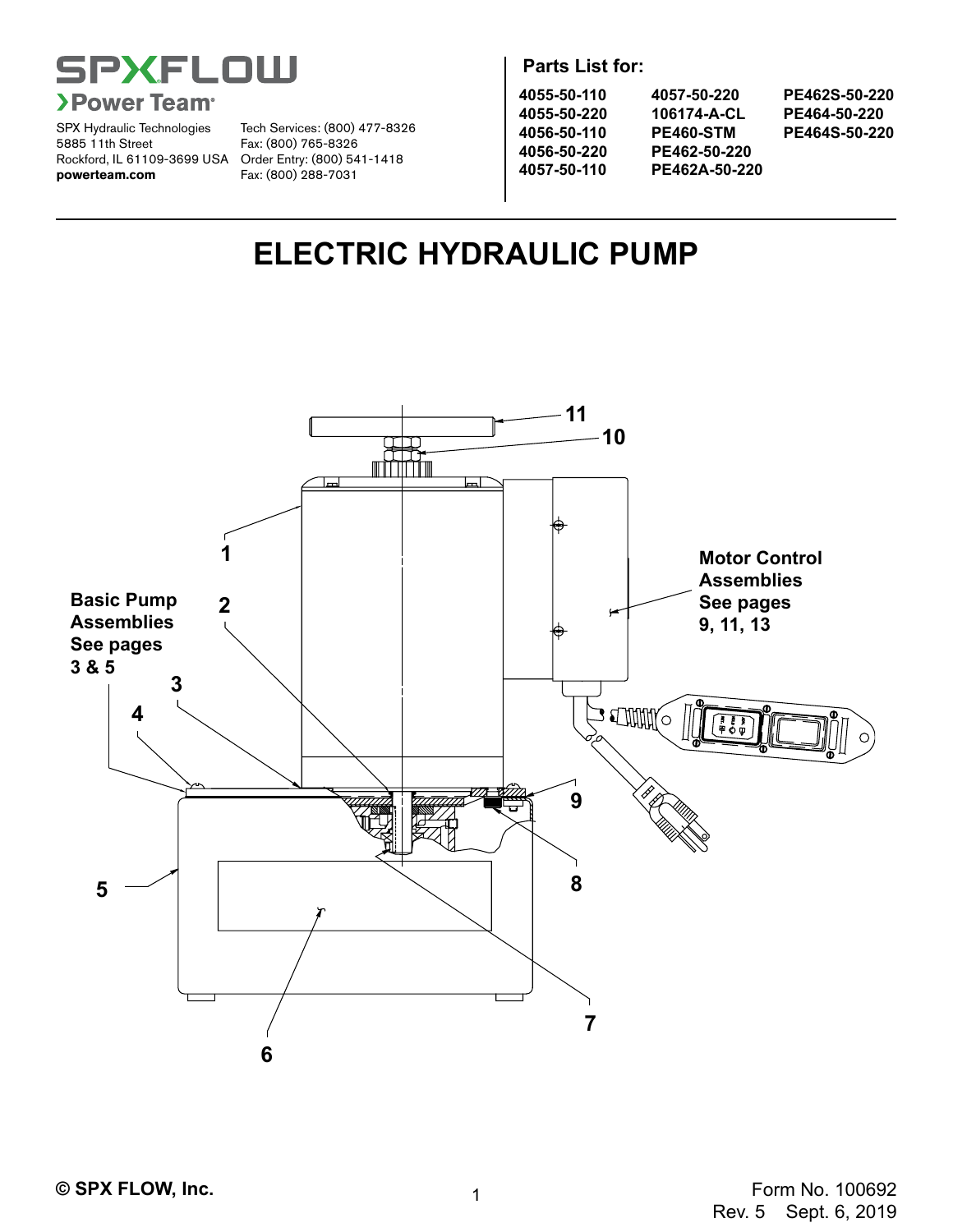### **MOTOR GASKET DETAIL & HYDRAULIC SCHEMATIC**





| <b>Item</b><br>No. | Part<br>No. | No.<br>Req'd   | <b>Description</b>                                                                                                                                                 | <b>Item</b><br>No. | Pa<br>N |
|--------------------|-------------|----------------|--------------------------------------------------------------------------------------------------------------------------------------------------------------------|--------------------|---------|
| 1                  | 58053WH2    | 1              | Electric Motor (115 V., 60 Hz)                                                                                                                                     |                    |         |
|                    | 53104       | 1              | Electric Motor (220 V., 50 Hz)                                                                                                                                     |                    |         |
| 2                  | 213674      | 1              | V-ring Seal                                                                                                                                                        |                    |         |
| 3                  | 307425      | 1              | Motor Base Gasket                                                                                                                                                  |                    |         |
|                    | 351060      | 1              | Gasket, Motor Base Armstrong                                                                                                                                       |                    |         |
|                    | 309007      | 1              | Plate Motor                                                                                                                                                        |                    |         |
| 4                  | 10177       | 10             | Machine Screw (#10-24 x 3/4 Lg;<br>For PE46 Series; Metal Reservoir)                                                                                               |                    |         |
|                    | 209799      | 14             | Self-tapping Washer Hd. Screw<br>(1/4-10 x 7/8 Lg.; For 4055-50-110,<br>4055-50-220, 4056-50-110,<br>4056-50-220, 4057-50-110 &<br>106174-A-CL; Plastic Reservoir) |                    |         |
| 5                  | 40063OR9    | 1              | Metal Reservoir (For PE46 Series)                                                                                                                                  |                    |         |
|                    | 61165       | 1              | <b>Plastic Reservoir</b><br>(For 4055-50-110, 4055-50-220,<br>4056-50-110, 4056-50-220,<br>4057-50-110 & 106174-A-CL)                                              |                    |         |
| 6                  | 309219      | 2              | <b>Trade Name Decal</b><br>(For PE46 Series)                                                                                                                       |                    |         |
|                    | 350126      | $\overline{c}$ | <b>Trade Name Decal</b><br>(For all 4000 Series)                                                                                                                   |                    |         |
| 7                  | 214097      | 1              | Key                                                                                                                                                                |                    |         |
| 8                  | 10050       | 4              | Soc. Hd. Screw (3/8-16 x 1" Lg.;<br>Torque to 90/100 in. lbs.)                                                                                                     |                    |         |
| 9                  | 40164       | 1              | Reservoir Gasket                                                                                                                                                   |                    |         |
| 10                 | 10394       | 1              | <b>Nut</b>                                                                                                                                                         |                    |         |
| 11                 | 203146      | 1              | T-handle                                                                                                                                                           |                    | 6108    |
|                    |             |                |                                                                                                                                                                    |                    |         |

| Part<br>tem<br>No.<br>No. | No.<br>Reg'd | <b>Description</b>                                                                                                                 |  |  |  |
|---------------------------|--------------|------------------------------------------------------------------------------------------------------------------------------------|--|--|--|
|                           |              | <b>PARTS INCLUDED BUT NOT SHOWN</b>                                                                                                |  |  |  |
| 25599                     | 1            | Hose Half Coupler<br>(For 106174-A-CL only)                                                                                        |  |  |  |
| 9796                      | 1            | <b>Ram Half Coupler</b><br>(For 106174-A-CL only)                                                                                  |  |  |  |
| 36886                     | 1            | Hose Assembly<br>(For 106174-A-CL only)                                                                                            |  |  |  |
|                           |              | <b>VALVE ASSEMBLIES</b>                                                                                                            |  |  |  |
| 9584                      | 1            | Single-acting Valve (See Form<br>#100389; For PE462-50-220 &<br>4055-50-220; Replace current drain<br>line tube with 200609 tube.) |  |  |  |
| 30740                     | 1            | Single-acting Valve (See Form<br>#100389; For 4055-50-110)                                                                         |  |  |  |
| 30601                     | 1            | 2-Way Valve<br>(See Form #100382; For 106174-A-CL)                                                                                 |  |  |  |
| 9500                      | 1            | 4-Way Valve (see Form #100623;<br>For PE464-50-220 & 4057-50-220)                                                                  |  |  |  |
| 52510                     | 1            | Manual Valve (See Form #100623;<br>For 4057-50-110)                                                                                |  |  |  |
| 9626                      | 1            | Manifold Block (See Form #100605;<br>For PE460-STM)                                                                                |  |  |  |
| 42621                     | 1            | Solenoid Valve (See Form #100445;<br>For 4056-50-110)                                                                              |  |  |  |
| 44084                     | 1            | Solenoid Valve (See Form #100445;<br>For PE462S-50-220 & 4056-50-220)                                                              |  |  |  |
| 61084-230                 | 1            | Two Pos. 4-Way Solenoid Valve<br>(See Form #100540; For PE464S-50-220)                                                             |  |  |  |
| 9610                      | 1            | Automatic Valve (See Form #101200;<br>For PE462A-50-220)                                                                           |  |  |  |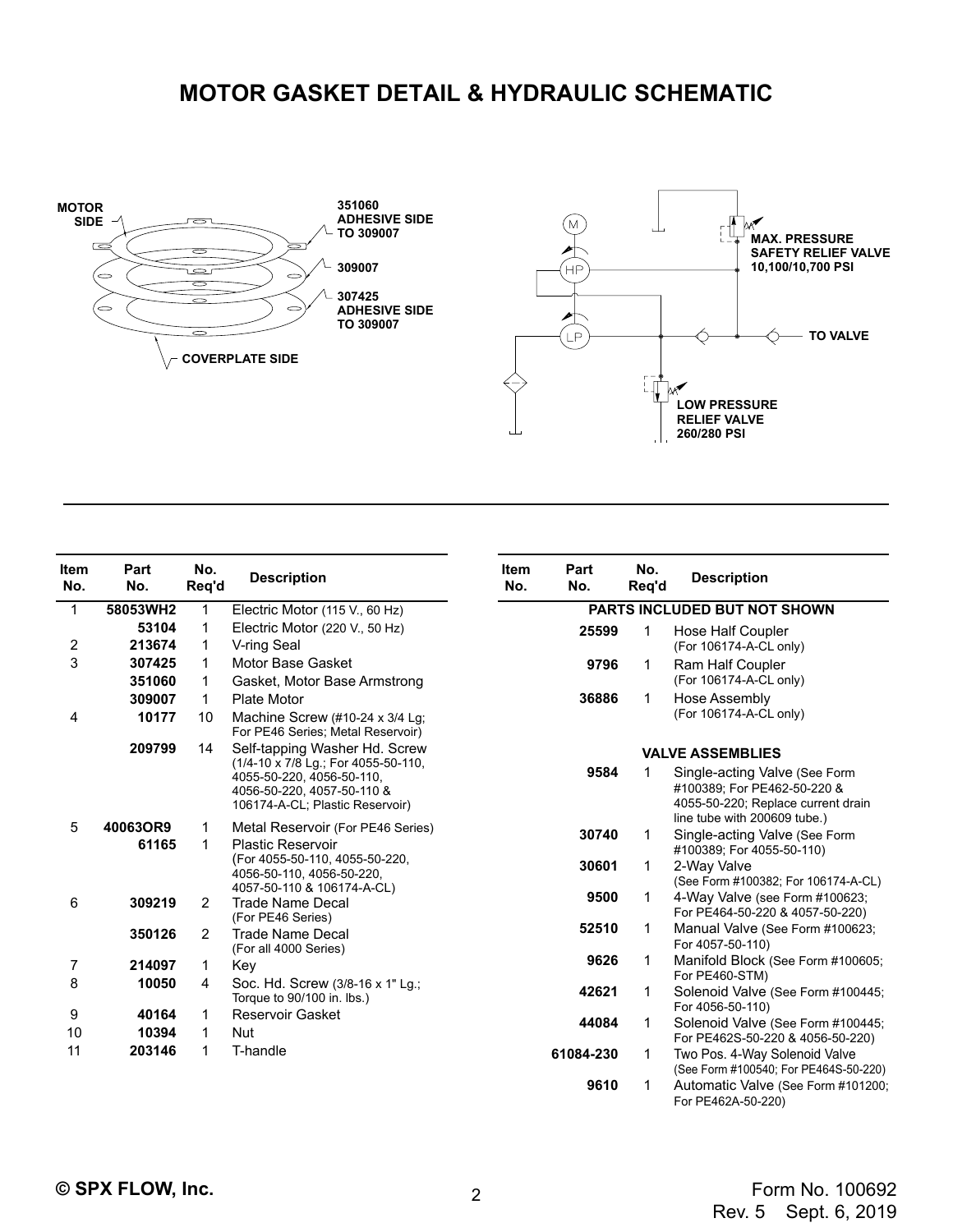

Sept. 6, 2019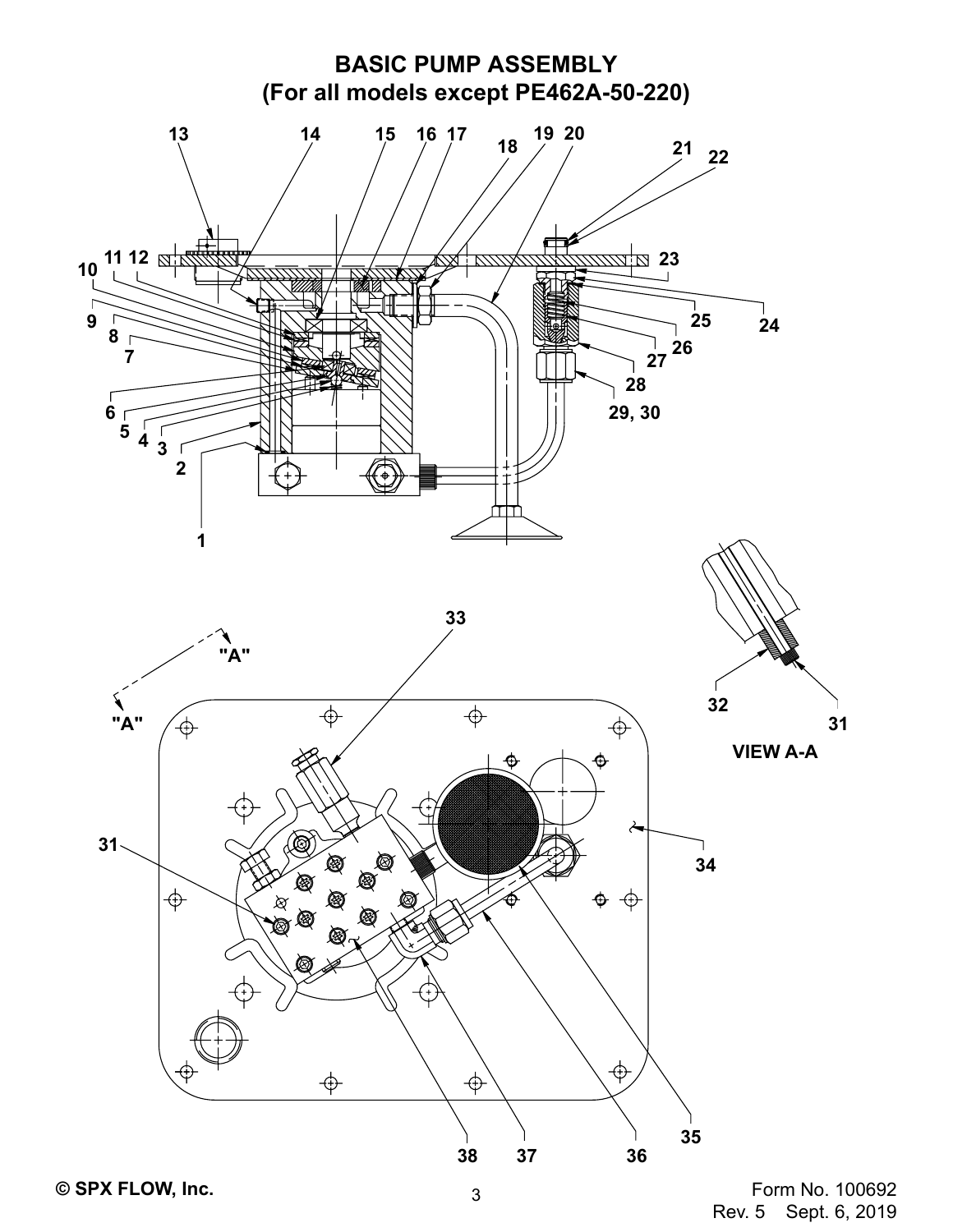| Item<br>No. | Part<br>No. | No.<br>Req'd | <b>Description</b>                                                            |  |  |
|-------------|-------------|--------------|-------------------------------------------------------------------------------|--|--|
| 1           | 10267       | 1            | O-ring (7/16 x 5/16 x 1/16)                                                   |  |  |
| 2           | 52883       | 1            | Pump Body                                                                     |  |  |
| 3           | 16320       | 1            | Compression Spring (1/4 O.D. x 3/4 Lg.)                                       |  |  |
| 4           | 10375       | 1            | Steel Ball (1/4 dia.)                                                         |  |  |
| 5           | 23547       | 1            | Top Plate Bearing                                                             |  |  |
| 6           | 11814       | 1            | <b>Ball Bearing</b>                                                           |  |  |
| 7           | 23548       | 1            | <b>Top Plate</b>                                                              |  |  |
| 8           | 15431       | 1            | <b>Needle Thrust Bearing</b>                                                  |  |  |
| 9           | 15432       | 1            | Needle Thrust Bearing Race                                                    |  |  |
| 10          | 35271       | 1            | Angle Plate                                                                   |  |  |
| 11          | 11228       | 1            | <b>Needle Thrust Bearing</b>                                                  |  |  |
| 12          | 11227       | 2            | Needle Thrust Bearing Race                                                    |  |  |
| 13          | 213706      | 1            | <b>Filler Cap</b>                                                             |  |  |
| 14          | 11084       | 1            | Pipe Plug (1/16 NPTF; Torque to 35/45 in. lbs. oiled)                         |  |  |
| 15          | 15695       | 1            | <b>Ball Bearing</b>                                                           |  |  |
| 16          | 15693       | 1            | Gerotor Set                                                                   |  |  |
| 17          | 307296      | 1            | <b>Wear Plate</b>                                                             |  |  |
| 18          | 213709      | 1            | Washer Seal                                                                   |  |  |
| 19          | 10390       | 1            | Nut (1/2-20 UNF)                                                              |  |  |
| 20          | 213686      | 1            | Intake Tube                                                                   |  |  |
| 21          | 10268       | 1            | O-ring $(1/2 \times 3/8 \times 1/16)$                                         |  |  |
| 22          | 11863       | 1            | Backup Washer (1/2 x 3/8 x 1/16)                                              |  |  |
| 23          | 21484       | 1            | Washer                                                                        |  |  |
| 24          | 214762      | 1            | Valve Connector (Torque to 20/30 ft. lbs.)                                    |  |  |
| 25          | 10261       | 1            | Copper Washer (3/4 x 19/32 x 1/32)                                            |  |  |
| 26          | 10425       | 1            | Compression Spring (3/8 O.D. x 3/4 Lg.)                                       |  |  |
| 27          | 20771       | 1            | Poppet                                                                        |  |  |
| 28          | 201879      | 1            | Check Valve Body                                                              |  |  |
| 29          | 10430       | 1            | Tube Sleeve                                                                   |  |  |
| 30          | 10431       | 1            | Tube Nut (Torque to 40/50 ft. lbs. while holding Valve<br>Connector item #24) |  |  |
| 31          | 15642       | 5            | Cap Screw (1/4-20 x 5" Lg.; Torque to 55/65 in. lbs.)                         |  |  |
| 32          | 214720      | 1            | Spacer                                                                        |  |  |
| 33          | 21278       | 1            | Relief Valve (Set at 10,100/10,700 PSI)                                       |  |  |
| 34          | 61566BK2    | 1            | Cover                                                                         |  |  |
| 35          | 29682       | 1            | Strainer                                                                      |  |  |
| 36          | 307459      | 1            | Oil Line Tube                                                                 |  |  |
| 37          | 10475       | 1            | Elbow                                                                         |  |  |
| 38          | 36922       | 1            | High Pressure Pump Assembly (See page 7)                                      |  |  |

Refer to any operating instructions included with the product for detailed information about operation, testing, disassembly, reassembly, and preventive maintenance.

Items found in this parts list have been carefully tested and selected. **Therefore: Use only genuine replacement parts!**

Additional questions can be directed to one of our Technical Services Departments.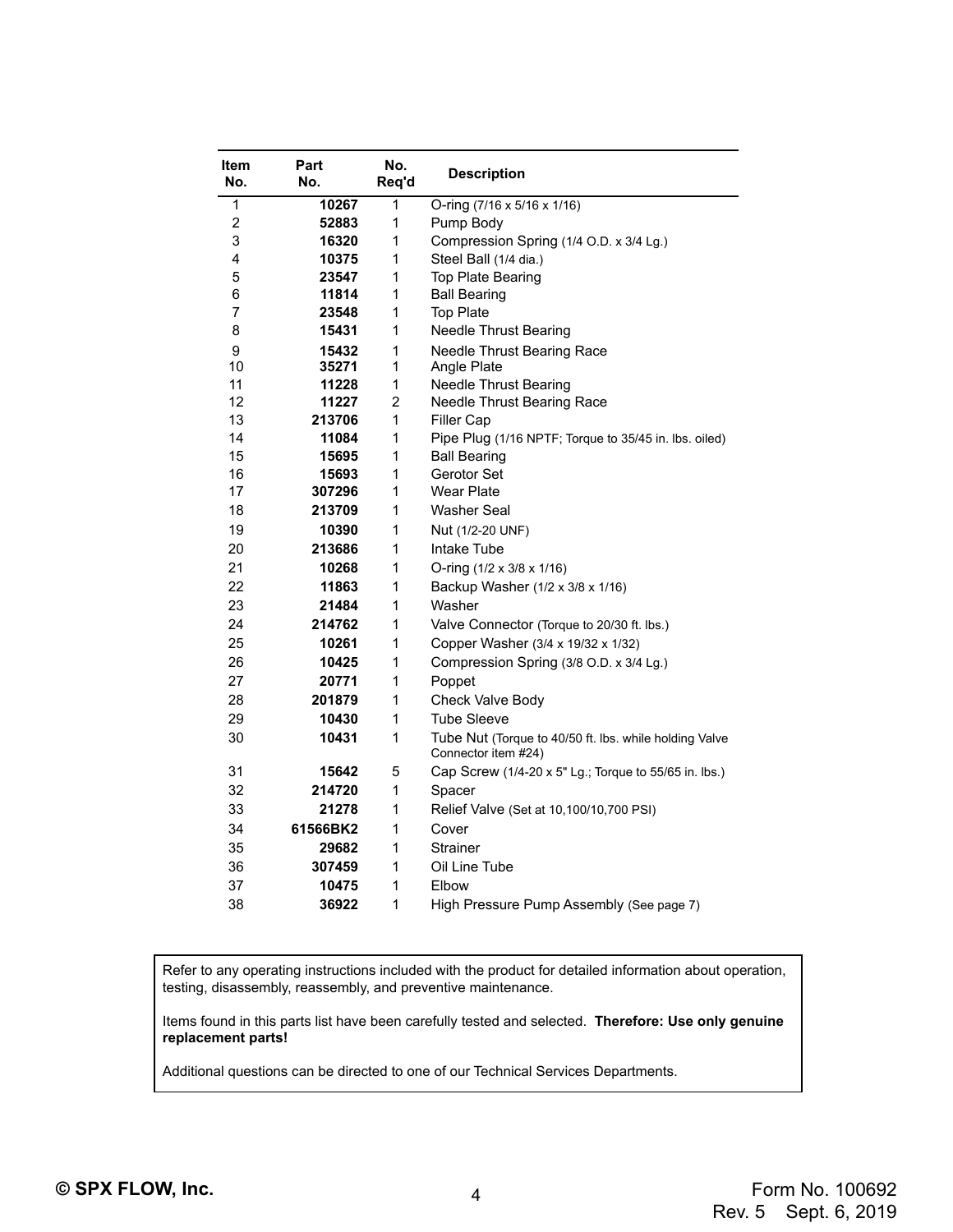

| <b>Item</b><br>No. | Part<br>No. | No.<br>Req'd   | <b>Description</b>                                       |  |  |
|--------------------|-------------|----------------|----------------------------------------------------------|--|--|
| 1                  | 10267       | 1              | O-ring $(7/16 \times 5/16 \times 1/16)$                  |  |  |
| 2                  | 52883       | 1              | Pump Body                                                |  |  |
| 3                  | 16320       | 1              | <b>Compression Spring</b><br>$(1/4$ O.D. x 3/4 Lg.)      |  |  |
| 4                  | 10375       | 1              | Steel Ball (1/4 dia.)                                    |  |  |
| 5                  | 23547       | 1              | Top Plate Bearing                                        |  |  |
| 6                  | 11814       | 1              | Ball Bearing                                             |  |  |
| 7                  | 23548       | 1              | <b>Top Plate</b>                                         |  |  |
| 8                  | 15431       | 1              | Needle Thrust Bearing                                    |  |  |
| 9                  | 15432       | 1              | Needle Thrust Bearing Race                               |  |  |
| 10                 | 35271       | 1              | Angle Plate                                              |  |  |
| 11                 | 11228       | 1              | Needle Thrust Bearing                                    |  |  |
| 12                 | 11227       | $\overline{2}$ | Needle Thrust Bearing Race                               |  |  |
| 13                 | 213706      | 1              | <b>Filler Cap</b>                                        |  |  |
| 14                 | 11084       | 1              | Pipe Plug (1/16 NPTF; Torque to<br>35/45 in. lbs. oiled) |  |  |
| 15                 | 15695       | 1              | Ball Bearing                                             |  |  |
| 16                 | 15693       | 1              | Gerotor Set                                              |  |  |
| 17                 | 307296      | 1              | Wear Plate                                               |  |  |
| 18                 | 213709      | 1              | Washer Seal                                              |  |  |
| 19                 | 10390       | 1              | Nut (1/2-20 UNF)                                         |  |  |
| 20                 | 213686      | 1              | Intake Tube                                              |  |  |

| ltem<br>No. | Part<br>No. | No.<br>Req'd | <b>Description</b>                                                               |  |
|-------------|-------------|--------------|----------------------------------------------------------------------------------|--|
| 21          | 215373      | 1            | <b>Straight Fitting</b>                                                          |  |
| 22          | 10268       | 1            | O-ring $(1/2 \times 3/8 \times 1/16)$                                            |  |
| 23          | 11863       | 1            | Backup Washer (1/2 x 3/8 x 1/16)                                                 |  |
| 24          | 21484       | 1            | Washer                                                                           |  |
| 25          | 214762      | 1            | Valve Connector<br>(Torque to 20/30 ft. lbs.)                                    |  |
| 26          | 10261       | 1            | Copper Washer (3/4 x 19/32 x 1/32)                                               |  |
| 27          | 10425       | 1            | <b>Compression Spring</b><br>$(3/8$ O.D. x $3/4$ Lg.)                            |  |
| 28          | 20771       | 1            | Poppet                                                                           |  |
| 29          | 201879      | 1            | Check Valve Body                                                                 |  |
| 30          | 10430       | 1            | <b>Tube Sleeve</b>                                                               |  |
| 31          | 10431       | 1            | Tube Nut<br>(Torque to 40/50 ft. lbs. while holding<br>Valve Connector item #24) |  |
| 32          | 307459      | 1            | Oil Line Tube                                                                    |  |
| 33          | 11278       | 1            | 90° Fitting                                                                      |  |
| 34          | 21943       | 1            | <b>Accumulator Assembly</b>                                                      |  |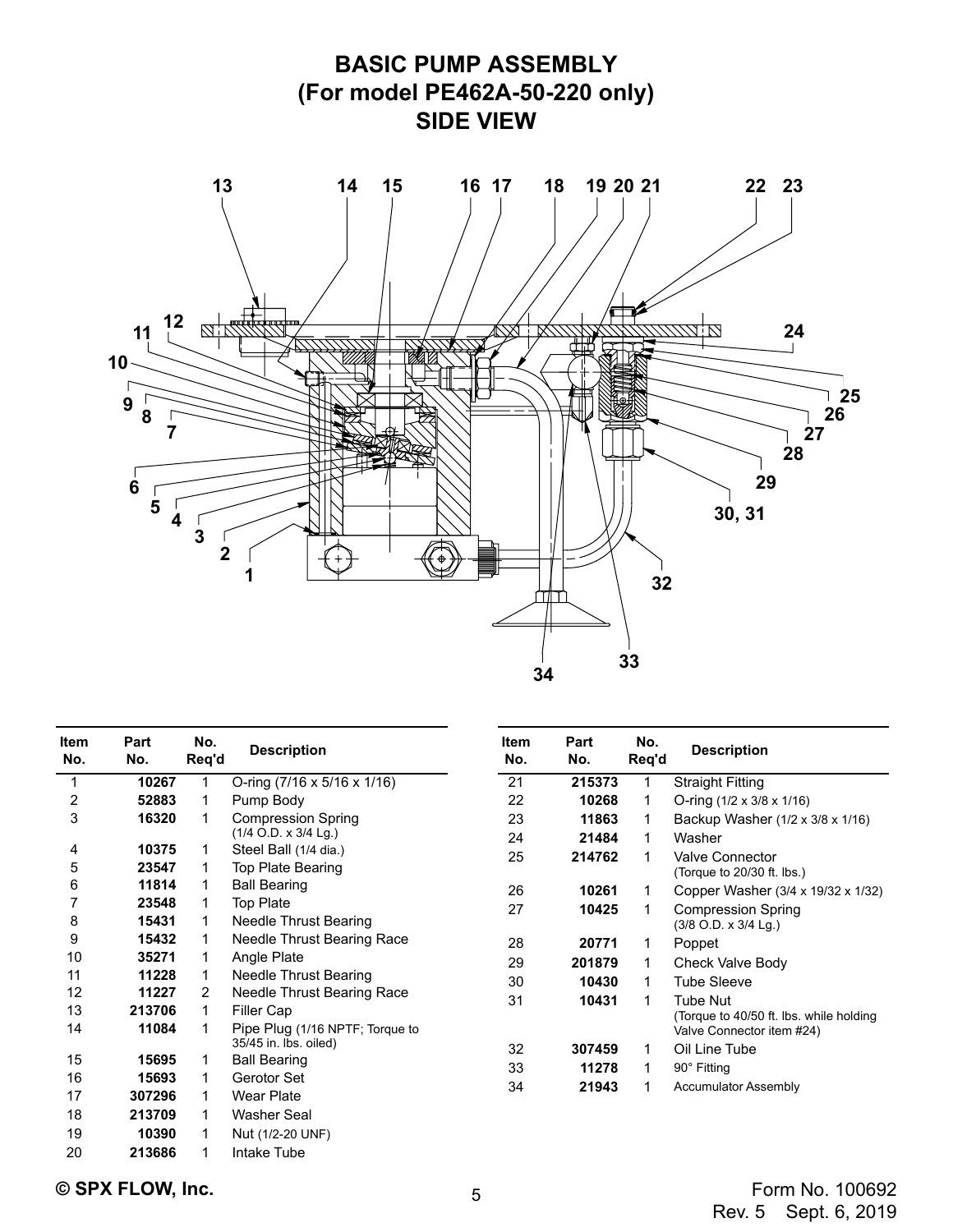

| Item<br>No. | Part<br>No. | No.<br>Reg'd | <b>Description</b>                                           |  |
|-------------|-------------|--------------|--------------------------------------------------------------|--|
| 1           | 15642       | 5            | Cap Screw $(1/4-20 \times 5"$ Lg.; Torque to 55/65 in. lbs.) |  |
| 2           | 214720      | 1            | Spacer                                                       |  |
| 3           | 21278       | 1            | Relief Valve (Set at 10,100/10,700 PSI)                      |  |
| 4           | 47606       | 1            | Reservoir Cover                                              |  |
| 5           | 29682       | 1            | Strainer                                                     |  |
| 6           | 47607       | 1            | Oil Line (Pilot)                                             |  |
| 7           | 10475       | 1            | 90° Elbow                                                    |  |
| 8           | 36922       | 1            | High Pressure Pump Assembly (See page 7)                     |  |
| 9           | 11173       | 1            | <b>Straight Fitting</b>                                      |  |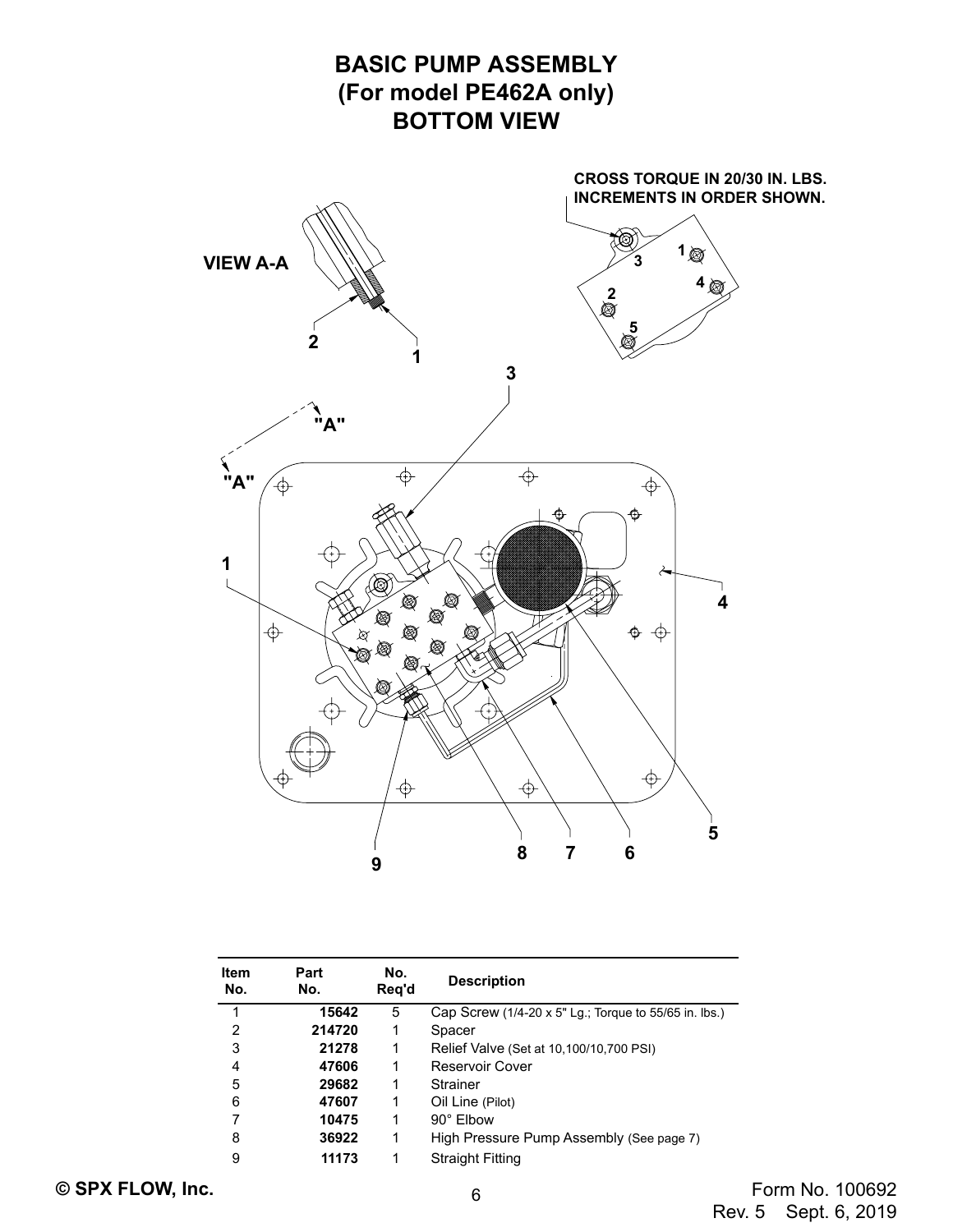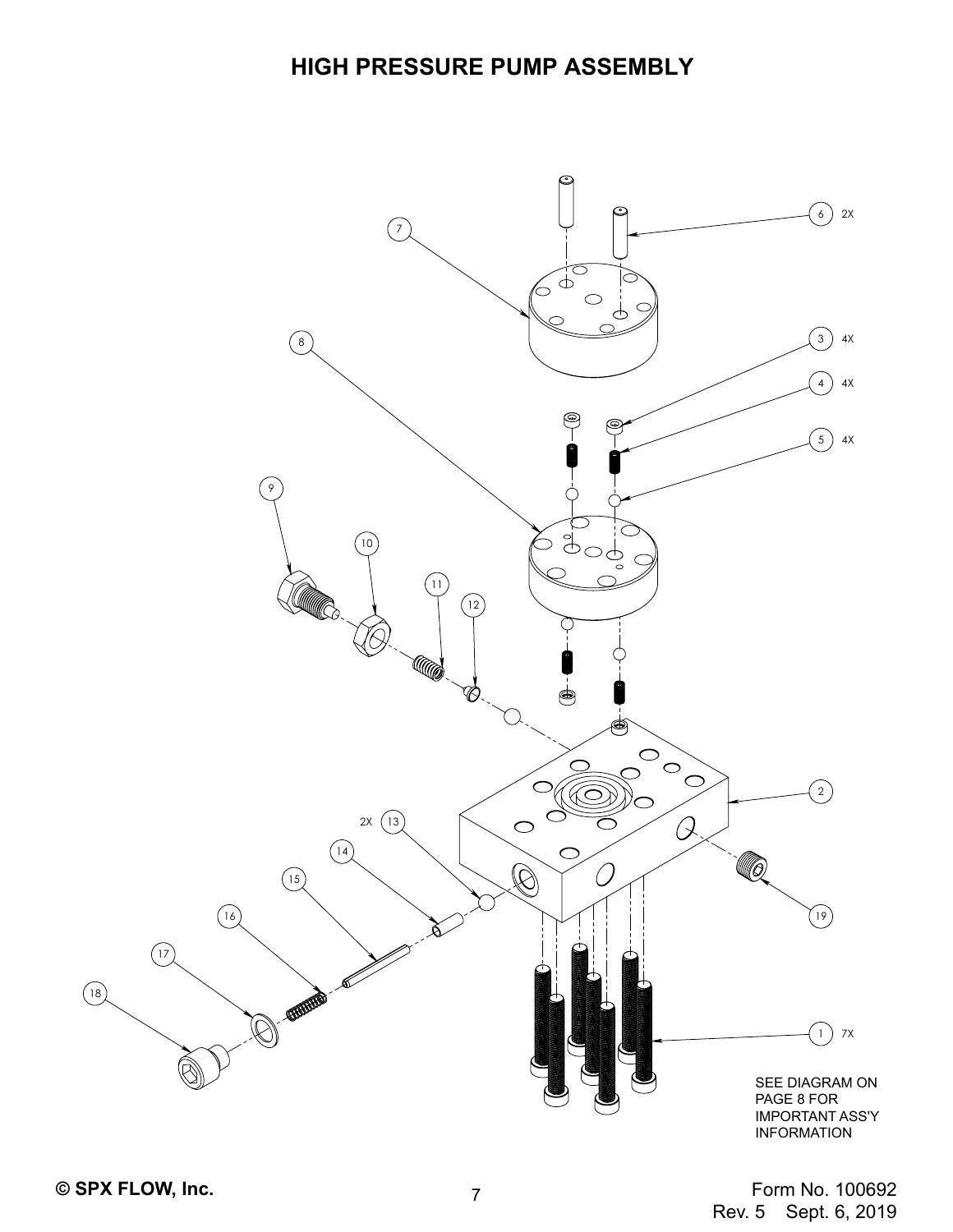| Item<br>No. | Part<br>No. | No.<br>Reg'd | <b>Description</b>                             |  |  |
|-------------|-------------|--------------|------------------------------------------------|--|--|
| 1           | *16474      | 7            | <b>Torx Drive Cap Screw</b>                    |  |  |
|             |             |              | $(1/4-28 \times 1-3/4$ Lg.; See diagram below) |  |  |
| 2           | *36912      | 1            | Pump End Plate                                 |  |  |
| 3           | *24549      | 4            | Valve Guide                                    |  |  |
| 4           | *10445      | 4            | Compression Spring (5/32 O.D. x 3/4 Lg.)       |  |  |
| 5           | *12223      | 4            | Steel Ball (3/16 dia.)                         |  |  |
| 6           | *20775      | 2            | Piston                                         |  |  |
| 7           | *41006      | 1            | Pump Barrel                                    |  |  |
| 8           | *41007      | 1            | Valve Head                                     |  |  |
| 9           | 200797      | 1            | <b>Adjusting Screw</b>                         |  |  |
| 10          | 10386       | 1            | Jam Nut (3/8-24)                               |  |  |
| 11          | 15691       | 1            | Compression Spring (1/4 O.D. x 5/8 Lg.)        |  |  |
| 12          | 200796      | 1            | Adapter, Spring & Ball                         |  |  |
| 13          | 10375       | 2            | Steel Ball (1/4 dia.)                          |  |  |
| 14          | 201998      | 1            | Sleeve                                         |  |  |
| 15          | 12571       | 1            | Roll Pin (1/8 dia. x 1-3/8 Lg.)                |  |  |
| 16          | 14431       | 1            | Compression Spring (3/8 O.D. x 3/4 Lg.)        |  |  |
| 17          | 12042       | 1            | Copper Washer (9/16 x 3/8 x 1/32 thk.)         |  |  |
| 18          | 29690       | 1            | Cap Screw (Torque to 180 in. lbs.)             |  |  |
| 19          | 10427       | 1            | Pipe Plug (1/8 NPTF)                           |  |  |

Consult factory when replacing items marked with an asterisk (\*).

## **BOLT TIGHTENING SEQUENCE**



**NOTE: Assemble in sequence shown. Lubricate under head on threads. Torque to 170 in. lbs.**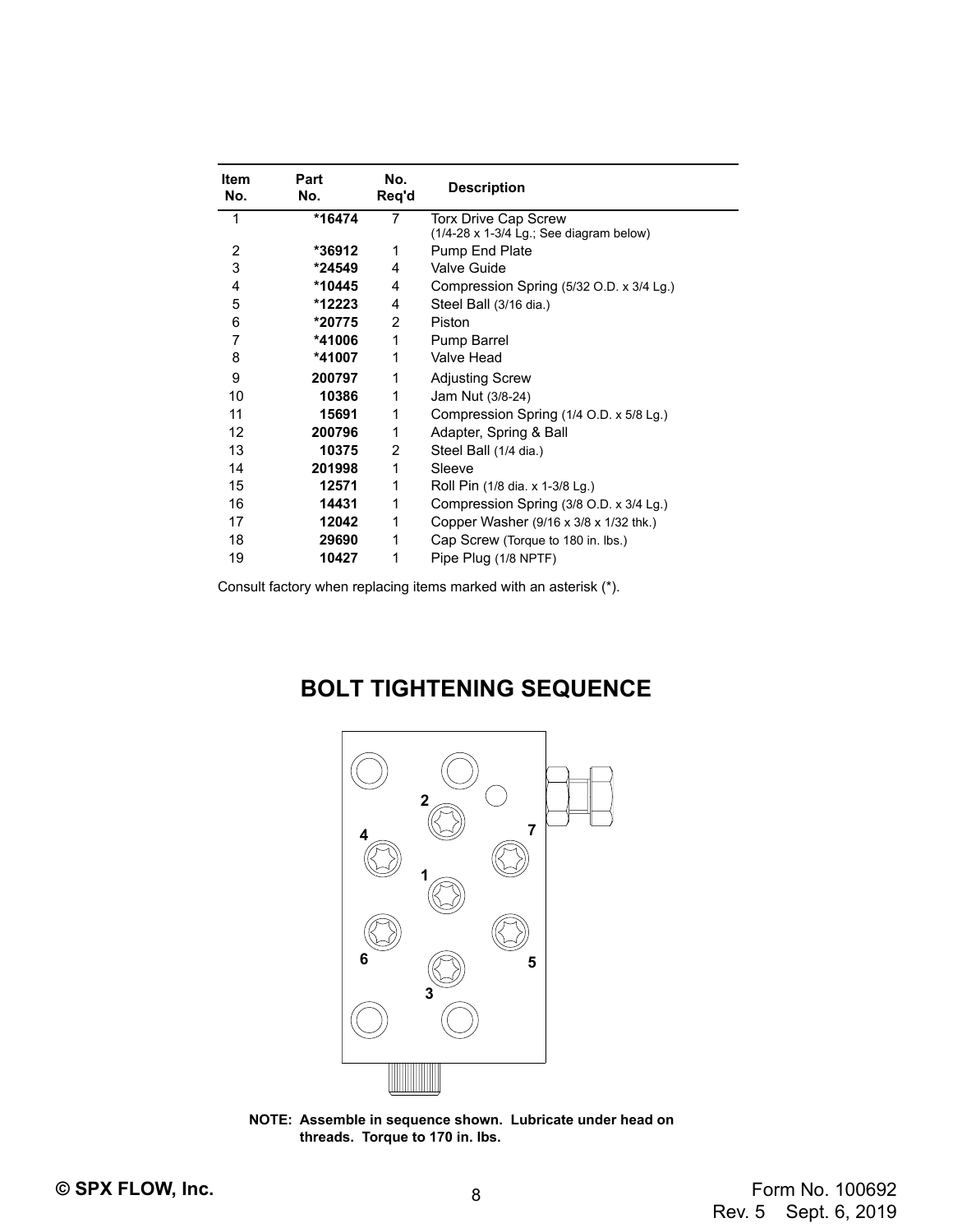

### **NOTE: 220 Volt does not have plug on cord.**

**110 Volt** 4055-50-110 4057-50-110 **115 Volt** 106174-A-CL

**220 Volt** 4055-50-220 4057-50-220 PE462-50-220 PE464-50-220 PE462A-50-220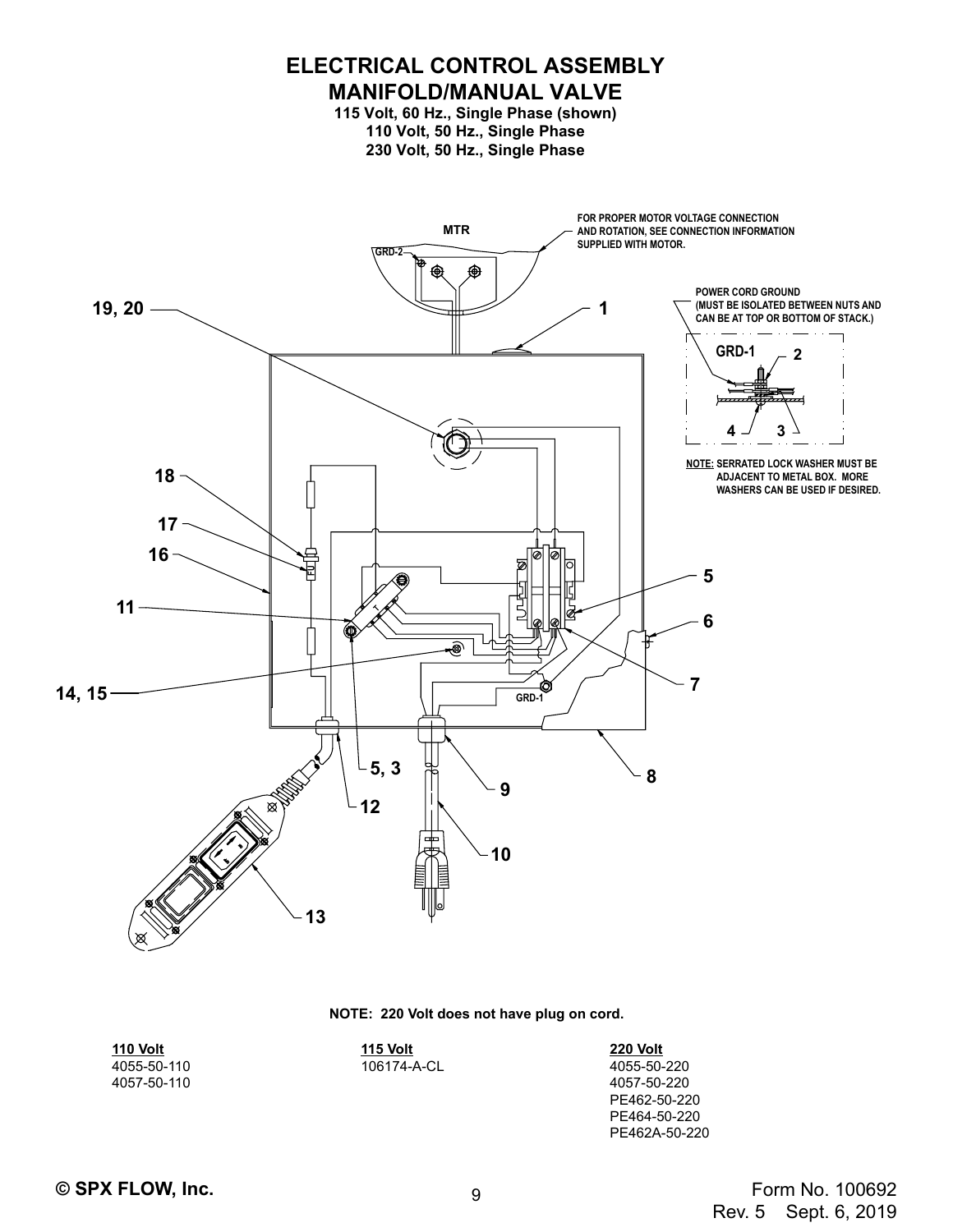| <b>Item</b><br>No. | Part<br>No.      | No.<br>Reg'd | <b>Description</b>                                    | <b>Item</b><br>No. | Part<br>No. | No.<br>Reg'd | <b>Description</b>                                      |
|--------------------|------------------|--------------|-------------------------------------------------------|--------------------|-------------|--------------|---------------------------------------------------------|
|                    | 17782            |              | Snap Button                                           | 13                 | 25017       |              | Remote Hand Switch<br>(See Form No. 101644)             |
| 2<br>3             | 10197<br>11108   | 2<br>3       | Hex Nut (#10-24)<br>Lockwasher (#10)                  |                    | 30601       |              | <b>Valve Switch</b><br>(18/2 SJO; For 106174-A-CL only) |
| 4                  | 11856            |              | Screw (#10-24 x 1" Lg.)                               | 14                 | 13532       | 1            | Pan Hd. Self-tapping Screw                              |
| 5                  | 11539            |              | Rd. Hd. Machine Screw<br>(#10-24 UNC x 1/4 Lg.)       | 15                 | 206857      | 1            | Washer                                                  |
| 6                  | 14812            | 4            | Screw                                                 | 16                 | 51218WH2    | 1            | Control Box (For 106174-A-CL)                           |
|                    | 420718-4         | 1            | Contractor                                            |                    | 51218GY5    | 1            | <b>Control Box</b>                                      |
| 8                  | 43126WH2         |              | <b>Control Box Cover</b>                              | 17                 | 206962      | 1            | Fuse (3A)                                               |
|                    |                  |              | (For 106174-A-CL only)                                | 18                 | 16887       | 1            | Fuse Holder                                             |
|                    | 43126GY5         |              | <b>Control Box Cover</b>                              | 19                 | 11202       | 1            | Connector                                               |
| 9<br>10            | 210112<br>307440 |              | Strain Relief Bushing<br>Cord Set (12/3 SJTO; 115 V.) | 20                 | 212434      | 1            | Washer                                                  |
| 11                 | 308752<br>305665 | 8 ft.        | Electric Cord (14/3 SJTO; 220 V.)<br>Transformer      |                    |             |              | <b>PARTS INCLUDED BUT NOT SHOWN</b>                     |
| 12                 | 15993            |              | Strain Relief Bushing                                 |                    | 200188      |              | <b>Warning Decal</b>                                    |
|                    |                  |              |                                                       |                    | 205189      |              | <b>Ground Decal</b>                                     |

### **ELECTRICAL SCHEMATIC MANIFOLD/MANUAL VALVE**



**WARNING: To help avoid personal injury, all electrical work must be done by a qualified electrician.**



Transformer connections are as shown for 115 V., 60 Hz. For 230V., 60 Hz. units, transformer connections to be as follows:

> H1 to L1 H2 to H3 H4 to L2

### **North American & International Color Codes**

| Conductors North American International |  |
|-----------------------------------------|--|
| Line  Black  Brown                      |  |
| Neutral White Blue                      |  |
| Ground  Green  Green/Yellow             |  |

### **115/230 Volt, 60 Hz., Single Phase 110/220 Volt, 50 Hz., Single Phase**



Transformer connections are as shown for 220 V., 50 Hz. For 110 V., 50 Hz. units, transformer connections to be as follows:

> H1 & H3 to L1 H2 & H4 to L2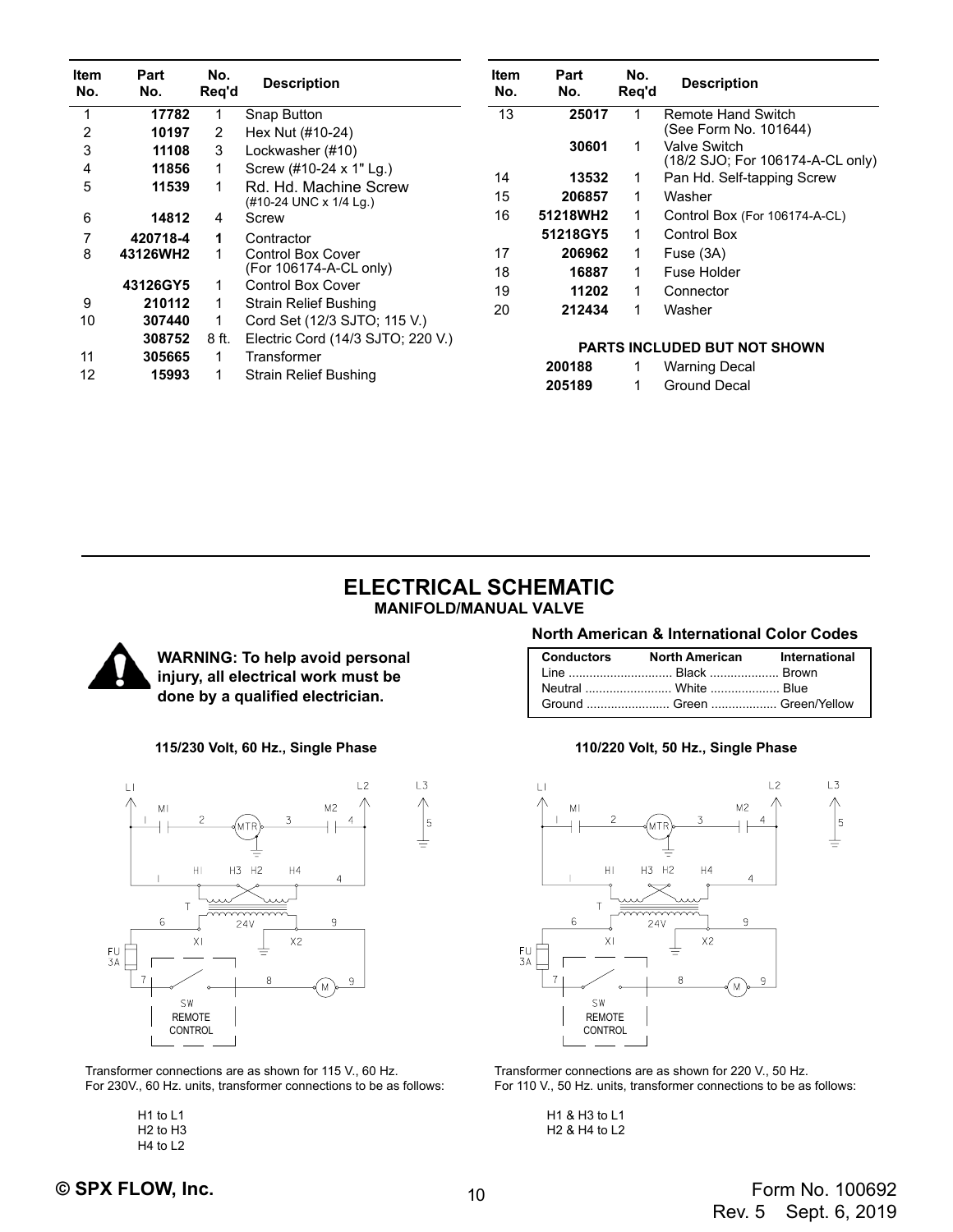

**NOTE: 220 Volt does not have plug on cord.**

**110 Volt** 4056-50-110 **220 Volt** PE462S-50-220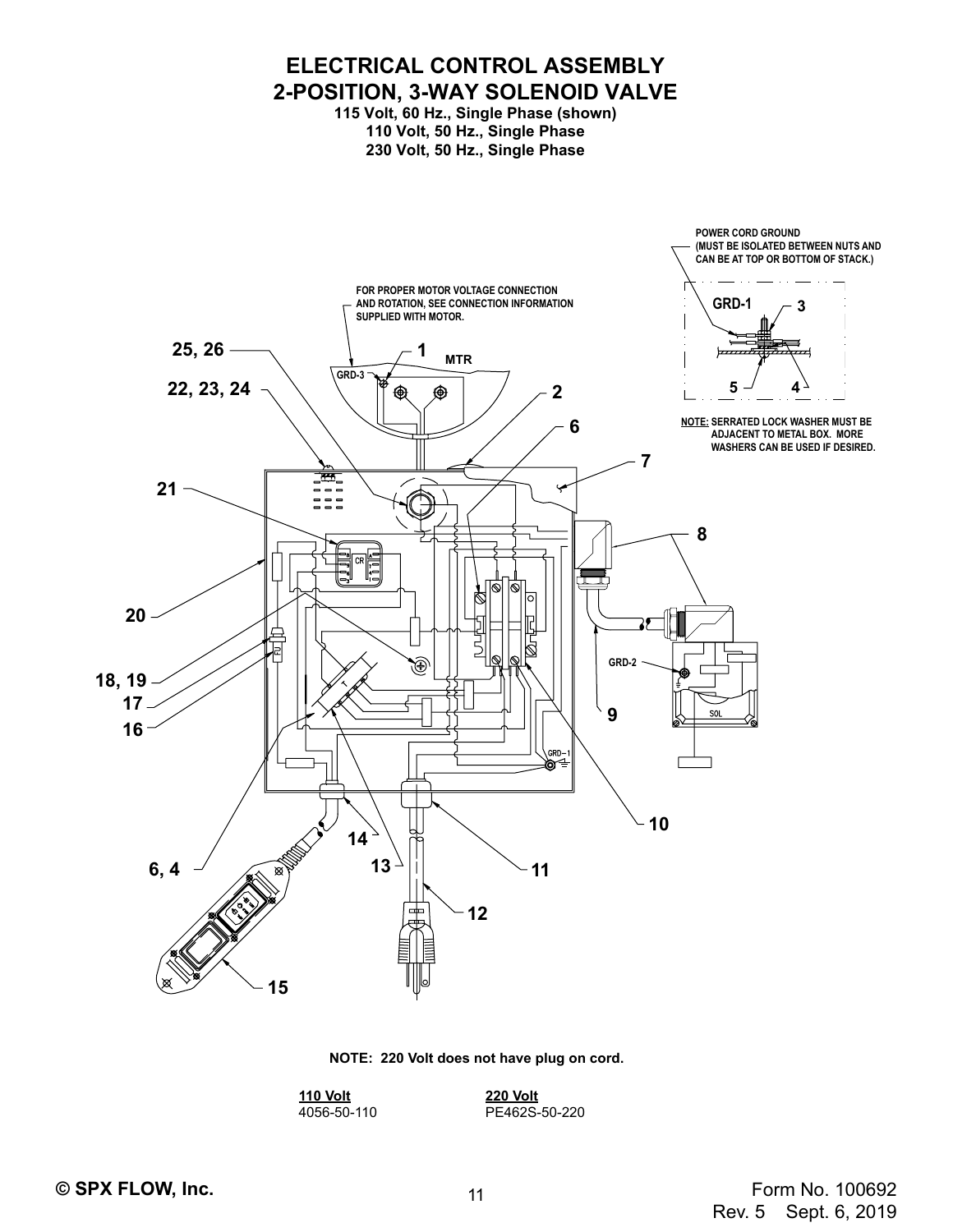| <b>Item</b><br>No. | Part<br>No.      | No.<br>Req'd  | <b>Description</b>                                 | <b>Item</b><br>No. | Part<br>No. | No.<br>Reg'd | <b>Description</b>                                     |
|--------------------|------------------|---------------|----------------------------------------------------|--------------------|-------------|--------------|--------------------------------------------------------|
|                    | 15468            |               | Self-tapping Screw<br>(#6; For 220 V. only)        | 15                 | 307491      |              | <b>Remote Control Hand Switch</b><br>(See page 15)     |
| 2                  | 17782            | 1             | Snap Button                                        | 16                 | 206962      | 1            | Fuse (3A)                                              |
| 3                  | 10197            | 2             | Hex Nut (#10-24)                                   | 17                 | 16887       | 1            | Fuse Holder                                            |
| 4                  | 11108            | 3             | Lockwasher (#10)                                   | 18                 | 13532       | 1            | Pan Hd. Self-tapping Screw (#8)                        |
| 5                  | 11856            | 3             | Lockwasher $(\#10-24 \times 1"$ Lg.")              | 19                 | 206857      | 1            | Washer                                                 |
| 6                  | 11539            | 6             | Screw (#10-24 x 1/4 Lg.)                           | 20                 | 51218GY5    |              | Control Box                                            |
| 7                  | 43126GY5         |               | <b>Control Box Cover</b>                           | 21                 | 39092       | 1            | Relay                                                  |
|                    | 43126WH2         |               | <b>Control Box Cover</b><br>(For 62054WH2 Only)    | 22                 | 10159       | 2            | Screw (#6-32 x 5/16 Lg.)                               |
|                    | 43126BK2         | 1             | <b>Control Box Cover</b>                           | 23                 | 10195       | 2            | Hex Nut (#6-32)                                        |
|                    |                  |               | (For 62054BK2 Only)                                | 24                 | 15906       | 2            | Lockwasher (#6)                                        |
| 8                  | 260068           | $\mathcal{P}$ | Electrical 90° Connector                           | 25                 | 11202       |              | <b>Electrical Connector</b>                            |
| 9                  | 12293            | 2.54 ft       | Electrical Cable (16/3 SJTO)                       | 26                 | 212434      |              | Washer                                                 |
| 10                 | 420718-4         | 1             | Contactor                                          |                    |             |              |                                                        |
| 11                 | 210112           |               | Strain Relief Bushing                              |                    |             |              | <b>PARTS INCLUDED BUT NOT SHOWN</b>                    |
| 12                 | 307440           | 1             | Cord Set (12/3 SJTO; 115 V.)                       |                    | 200188      |              | <b>Warning Decal</b>                                   |
| 13                 | 308752<br>305665 | 8 ft.         | Electrical Cord (14/3 SJTO; 220 V.)<br>Transformer |                    | 14812       | 4            | Screw (Use to mount control box<br>cover to box body.) |
| 14                 | 15993            |               | Strain Relief Bushing                              |                    | 205189      | 1            | <b>Ground Decal</b>                                    |

### **ELECTRICAL SCHEMATIC 2-POSITION 3-WAY VALVE**

L<sub>3</sub>



**WARNING: To help avoid personal injury, all electrical work must be done by a qualified electrician.**

### **Conductors North American International**

|  | Ground  Green  Green/Yellow |
|--|-----------------------------|

**North American & International Color Codes**

### **115 Volt, 60 Hz., Single Phase 220 Volt, 50 Hz., Single Phase**



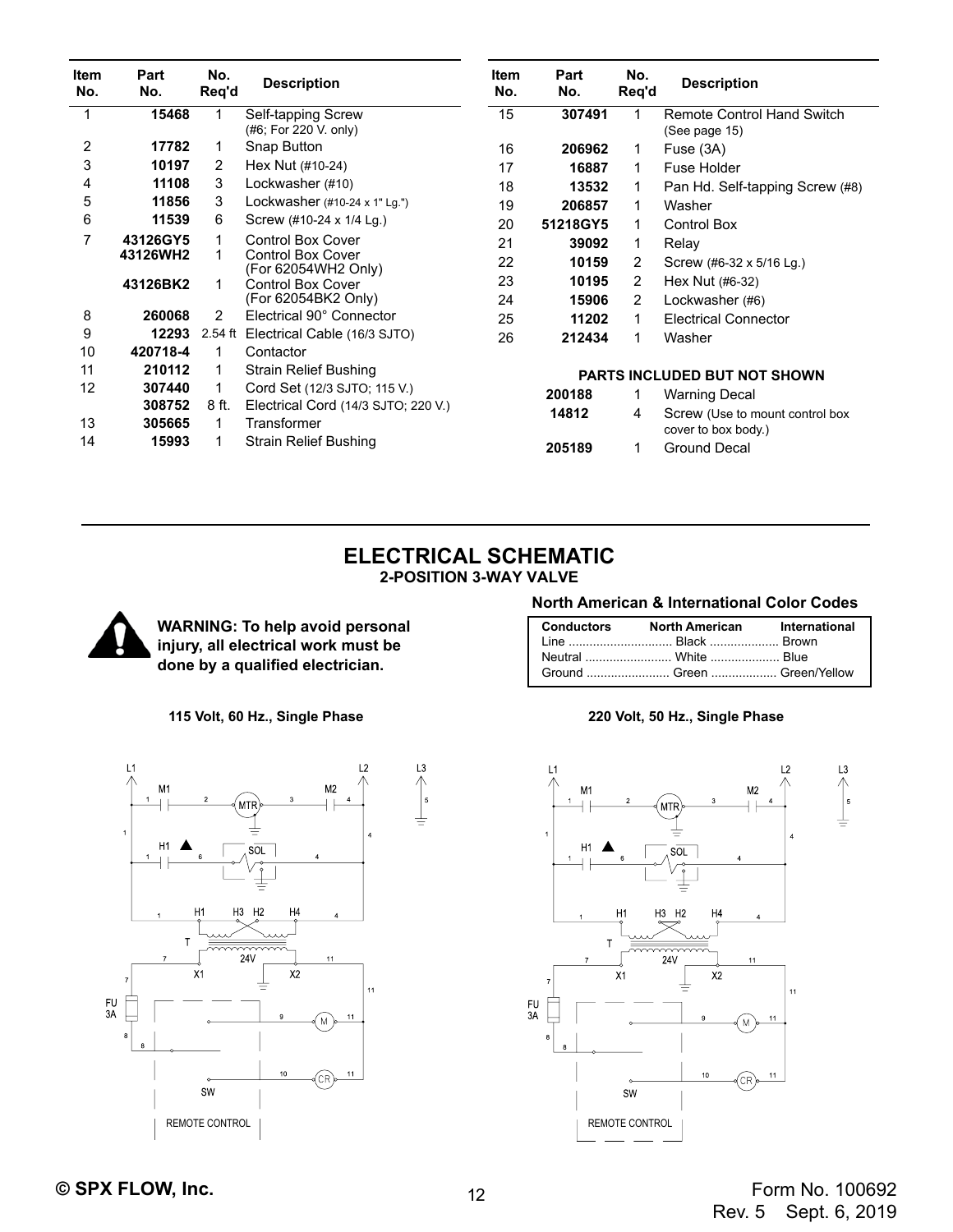**ELECTRICAL CONTROL ASSEMBLY 2-POSITION, 4-WAY SOLENOID VALVE**

**220 Volt, 50 Hz., Single Phase PE464S-50-220 & 4056-50-220**

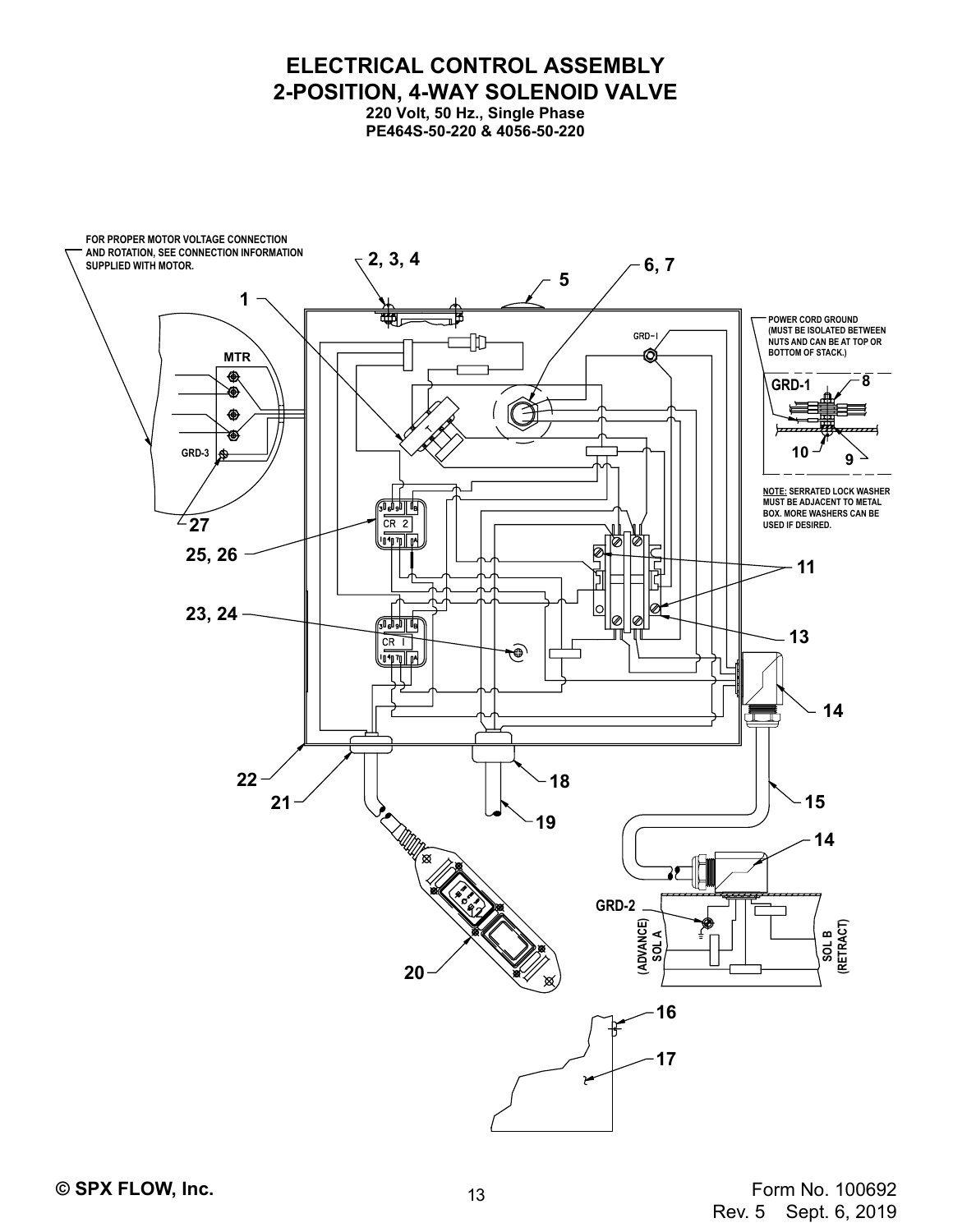| <b>Item</b><br>No. | Part<br>No. | No.<br>Reg'd | <b>Description</b>                                  | <b>Item</b><br>No.                  | Part<br>No. | No.<br>Reg'd   | <b>Description</b>                   |
|--------------------|-------------|--------------|-----------------------------------------------------|-------------------------------------|-------------|----------------|--------------------------------------|
|                    | 305665      |              | Transformer                                         | 18                                  | 210112      |                | <b>Strain Relief Bushing</b>         |
| 2                  | 10159       | 2            | Machine Screw (#6-32 x 5/16 Lg.)                    | 19                                  | 308752      | 8 ft.          | Electric Cord (14/3 SJTO)            |
| 3                  | 15906       | 2            | Washer (For #6 bolt)                                | 20                                  | 202778      | 1              | <b>Remote Control Switch</b>         |
| 4                  | 10195       | 2            | Nut (#6-32)                                         |                                     |             |                | (See Form No. 101644)                |
| 5                  | 17782       |              | Snap Button                                         | 21                                  | 15993       | 1              | <b>Strain Relief Bushing</b>         |
| 6                  | 11202       | 1            | <b>Conduit Connector</b>                            | 22                                  | 51218GY5    | 1              | <b>Control Box</b>                   |
|                    | 212434      | 1            | Washer                                              | 23                                  | 13532       | 1              | Self-tapping Screw (#8-32 x 3/8 Lg.) |
| 8                  | 10197       | 3            | Nut (#10-24)                                        | 24                                  | 206857      | 1              | Washer                               |
| 9                  | 11108       | 1            | Lockwasher (#10)                                    | 25                                  | 39092       | $\overline{2}$ | Relay                                |
| 10                 | 11856       |              | Machine Screw $(\#10-24 \times 1"$ Lg.)             | 26                                  | 10164       | 4              | Screw (#10-24 x 3/8 Lg.)             |
| 11                 | 10166       | 2            | Machine Screw (#10-24 x 1/2" Lg.)                   | 27                                  | 15468       | 1              | Screw (#6-32 x 3/8 Lg.)              |
| 13                 | 420718-4    |              | Contactor                                           |                                     |             |                |                                      |
| 14                 | 260068      | 2            | <b>Conduit Connector</b>                            | <b>PARTS INCLUDED BUT NOT SHOWN</b> |             |                |                                      |
| 15                 | 15565       | 27.5"        | Electric Cord (16/4 SO)                             |                                     | 200188      | 1              | <b>Warning Decal</b>                 |
| 16                 | 14812       | 4            | Self-tapping Screw $(\#8-18 \times 3/8 \text{ Lg})$ |                                     |             | 1              | <b>Ground Decal</b>                  |
| 17                 | 43126GY5    |              | <b>Control Box Cover</b>                            |                                     | 205189      |                |                                      |

### **ELECTRICAL SCHEMATIC 2-POSITION 4 WAY SOLENOID VALVE 220 Volt, 50 Hz., Single Phase**



**WARNING: To help avoid personal injury, all electrical work must be done by a qualified electrician.**

### **North American & International Color Codes**

| Conductors North American International |  |
|-----------------------------------------|--|
| Line  Black  Brown                      |  |
|                                         |  |
| Ground  Green  Green/Yellow             |  |

**NOTE:**

**Unless otherwise specified, all units are to be wired for 220 volt, 50 Hz.**

**CCW rotation viewed from lead end of motor.**

**Transformer connections are as shown for 220 volt, 50 Hz.**

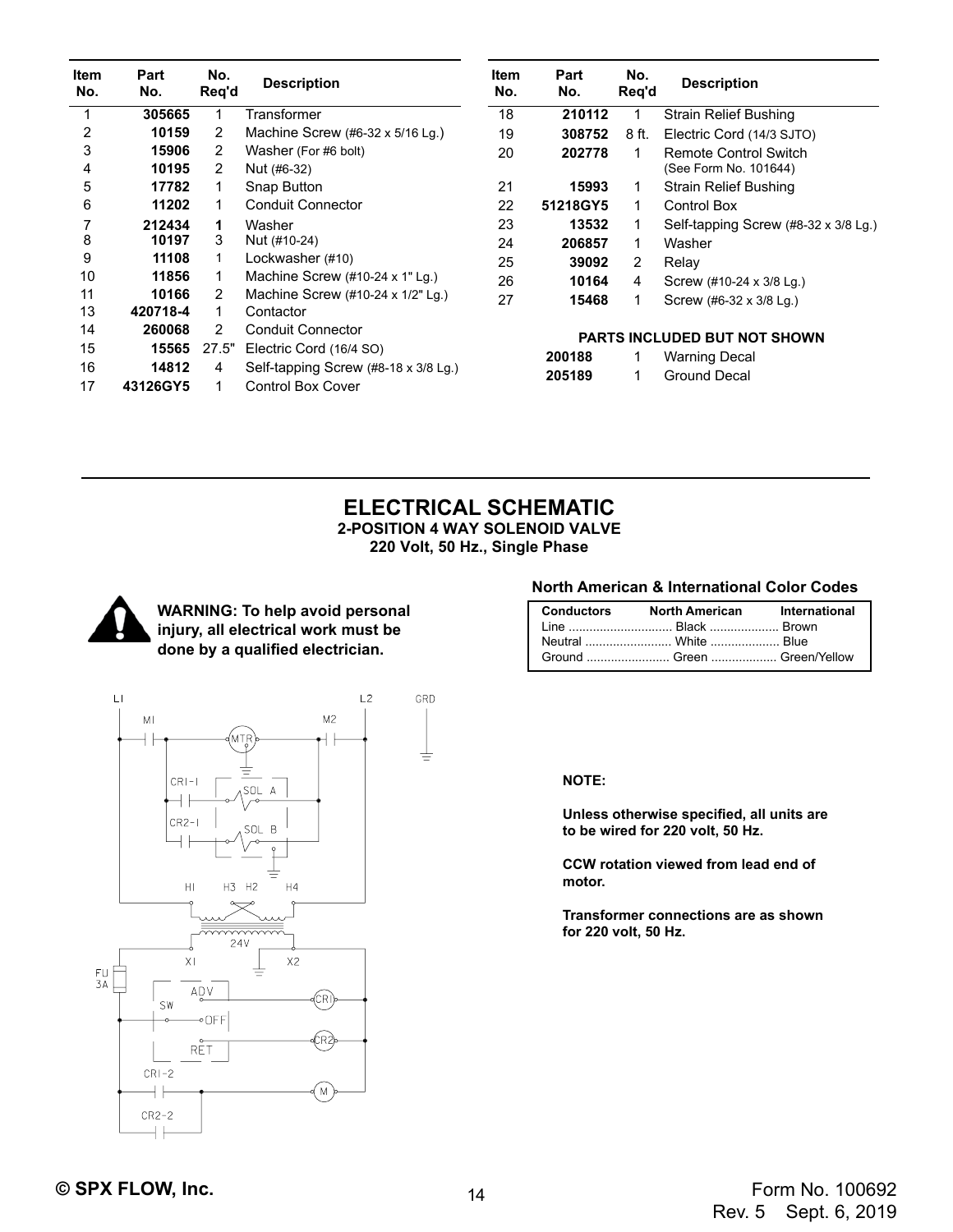

| <b>Item</b><br>No. | Part<br>No. | No.<br>Reg'd | <b>Description</b>                             |
|--------------------|-------------|--------------|------------------------------------------------|
| 1                  | 420050-1    | 1            | Cover                                          |
| 2                  | 250248      | 6            | Screw (4-24 x 3/4 Lg.)                         |
| 3                  | 202776      | 1            | Decal                                          |
| 4                  | 12293       | $25$ ft.     | Cable (16/3 SJTO)                              |
| 5                  | 420050-2    | 1            | Gasket                                         |
| 6                  | 420050-3    | 1            | <b>Switch Mounting Plate</b>                   |
| 7                  | 251818      | 1            | <b>Strain Relief Connector</b>                 |
| 8                  | 251802      | 1            | Locknut (3/4-16 UNF; Torque to 30/35 in. lbs.) |
| 9                  | 420050-4    | 1            | Switch Housing                                 |
| 10                 | 12311       | 3            | Ring Tonque Terminal                           |
| 11                 | 16773       | 1            | <b>Rocker Switch</b>                           |
| 12                 | 253607      | 1            | Gasket                                         |